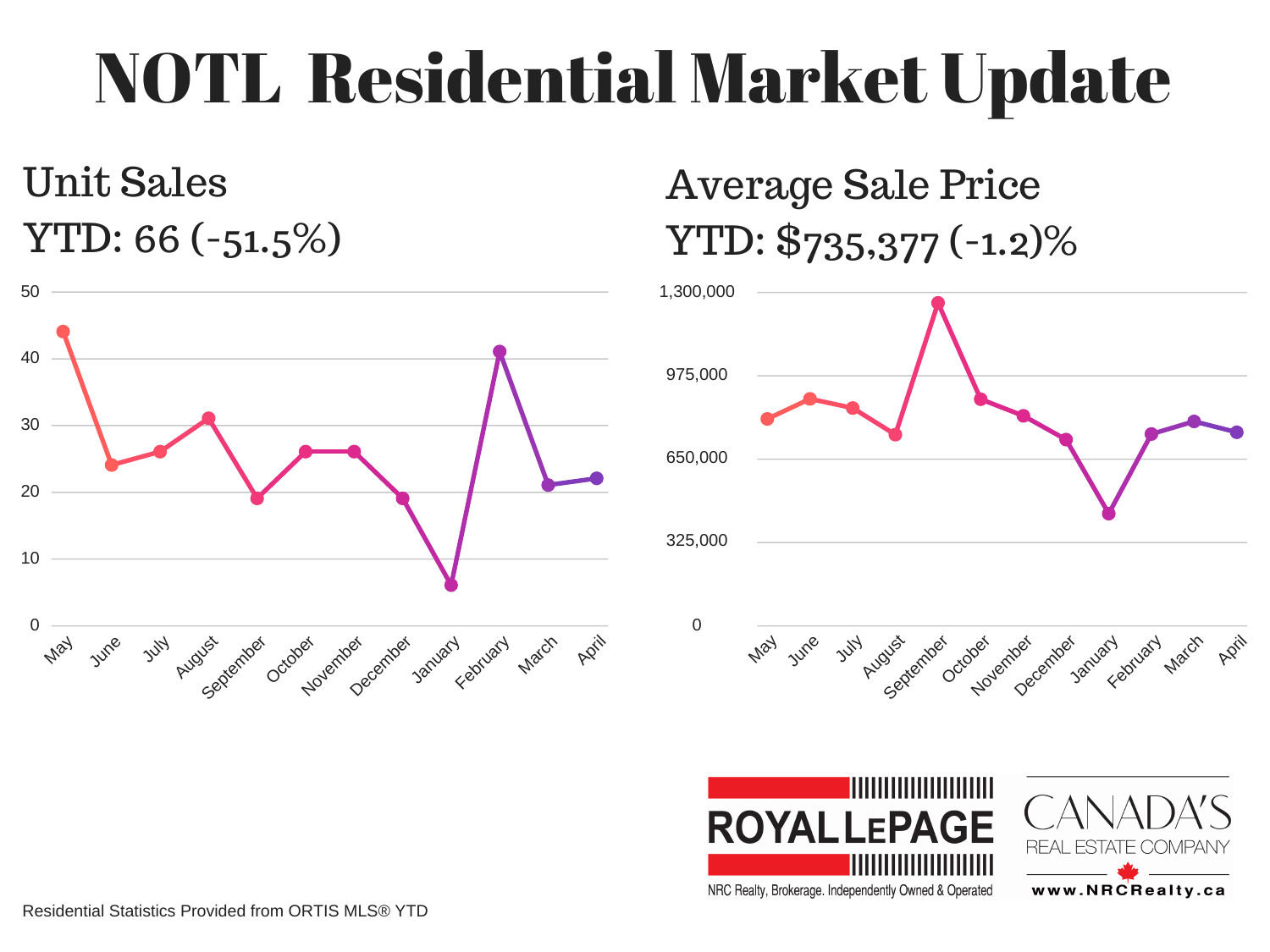### Niagara Falls Residential Market Update

### Unit Sales YTD: 414 (-25.9%)

0 50 100 150 200 May June July August Capter December 18th Legitland March April 0 102,500 205,000 307,500 410,000 May June July August September October November December January February March



Average Sale Price

YTD: \$385,999 (+1.2%)



April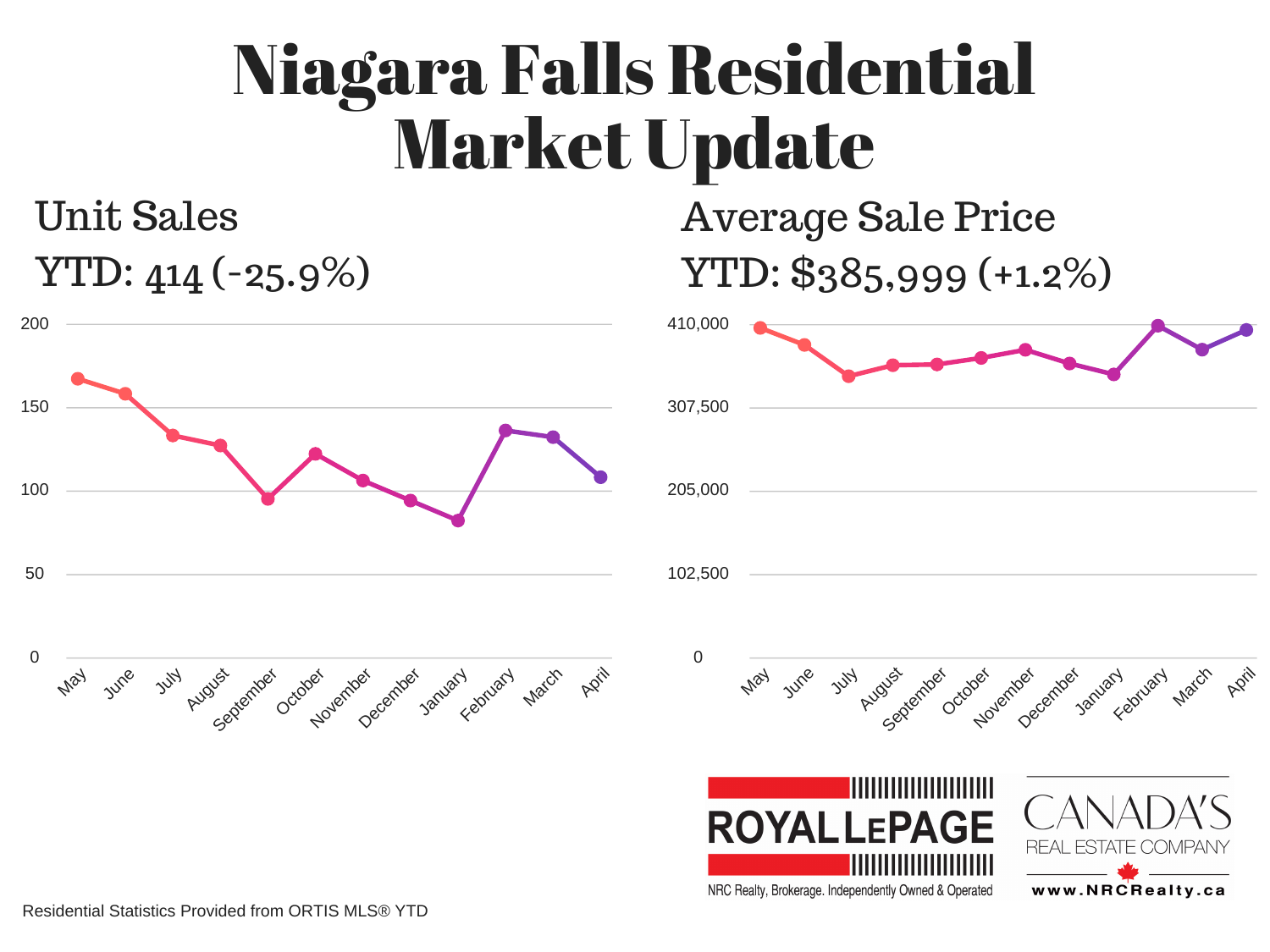## Fort Erie Residential Market Update

#### Unit Sales YTD:199 (-26.3%)







### Average Sale Price YTD: \$370,772 (+8%)







NRC Realty, Brokerage. Independently Owned & Operated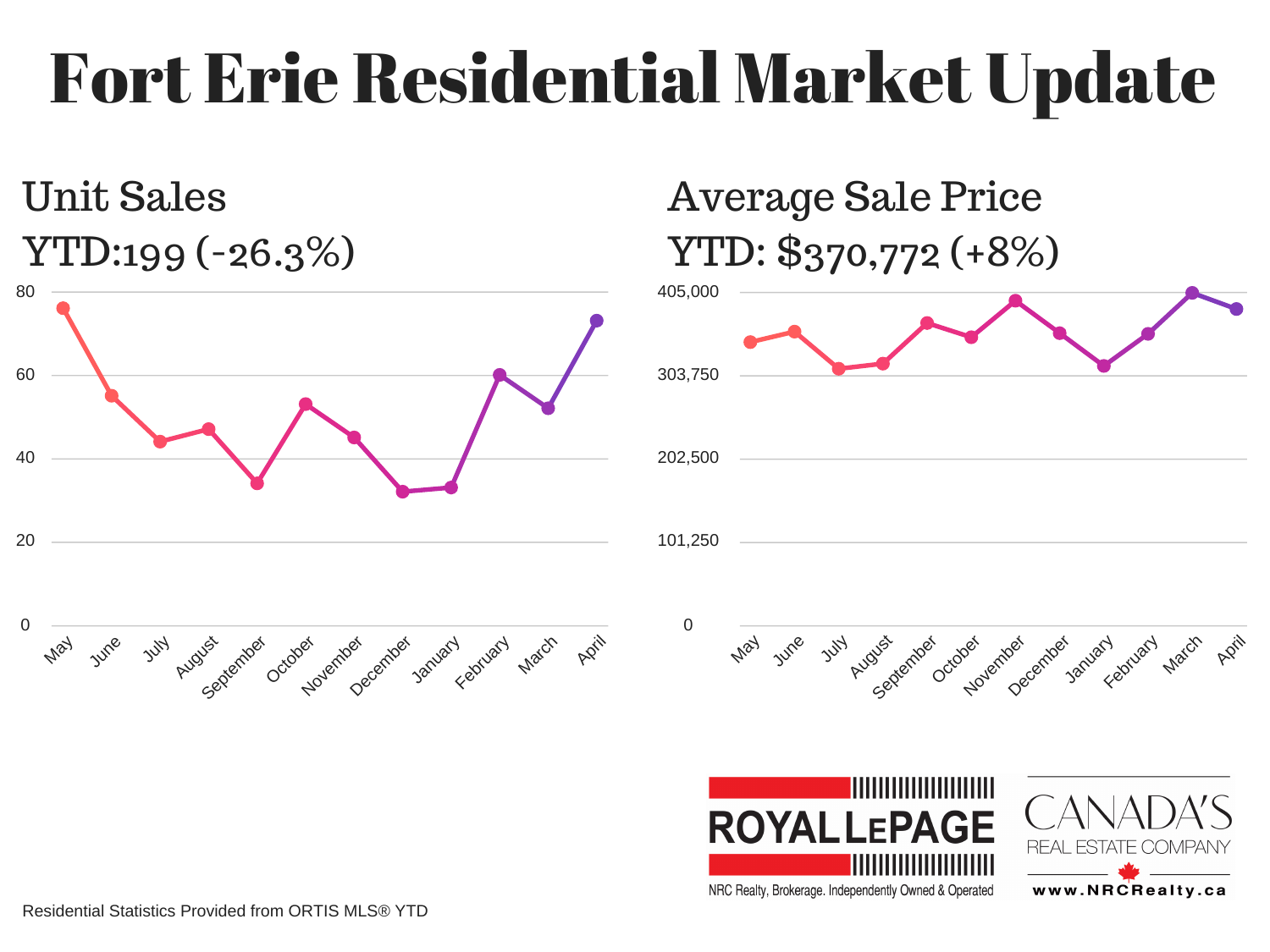### Average Sale Price St. Catharines Residential Market Update

#### Unit Sales YTD: 611 (-23.5)





YTD: \$377,984 (+5.5%)





NRC Realty, Brokerage. Independently Owned & Operated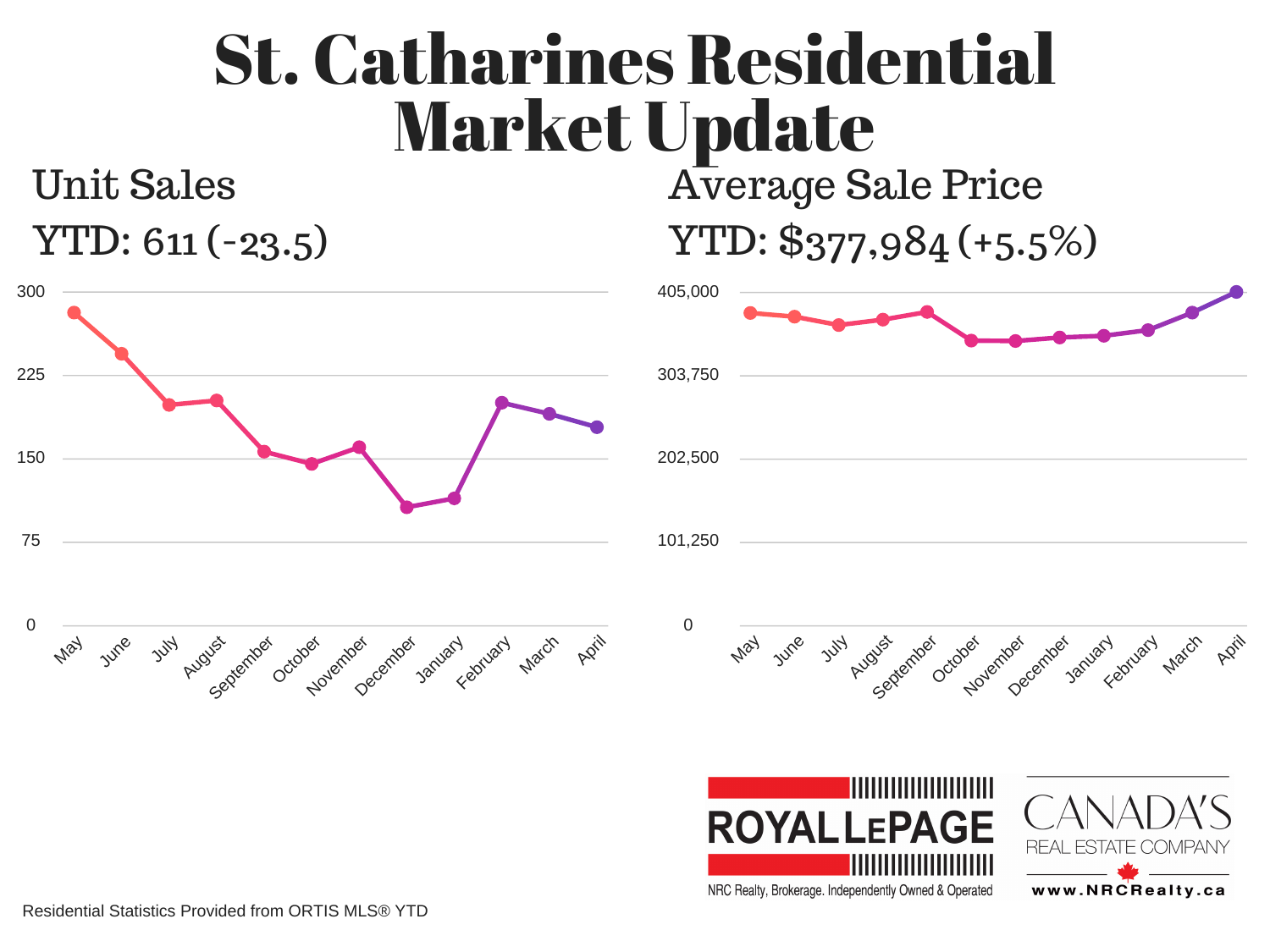## Thorold Residential Market Update

### Unit Sales YTD: 101 (-39.2%)



### Average Sale Price YTD: \$352,464 (-6.7%)





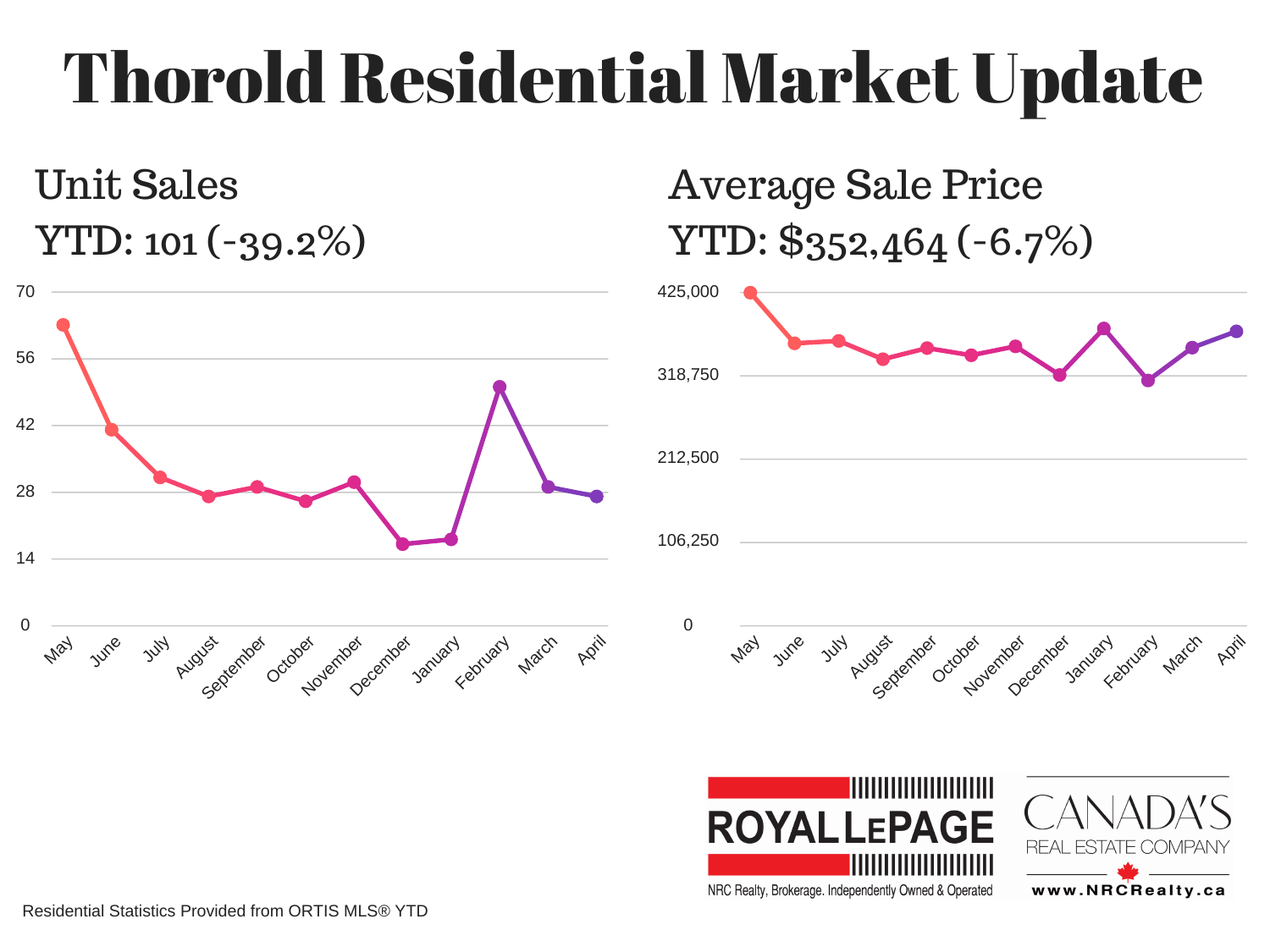## Pelham Residential Market Update

Unit Sales YTD: 65 (-37.5%)





### Average Sale Price YTD:\$614,479 (+12.2%)







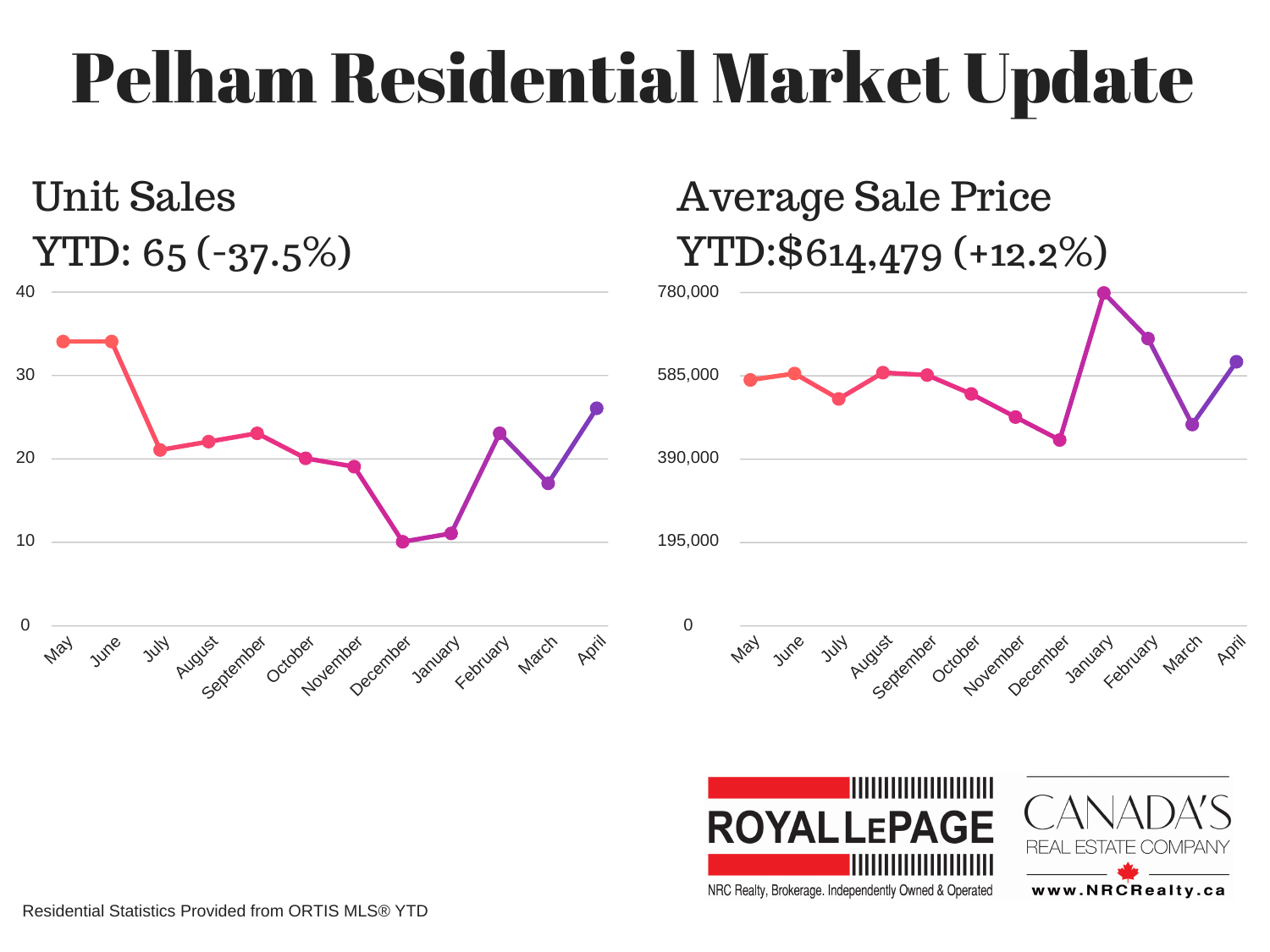## Welland Residential Market Update

150 Unit Sales YTD: 250 (-23.8%)





### Average Sale Price YTD: \$322,619 (+8.9%)



October

November 25



July August Captainer

May

June



January Land March

April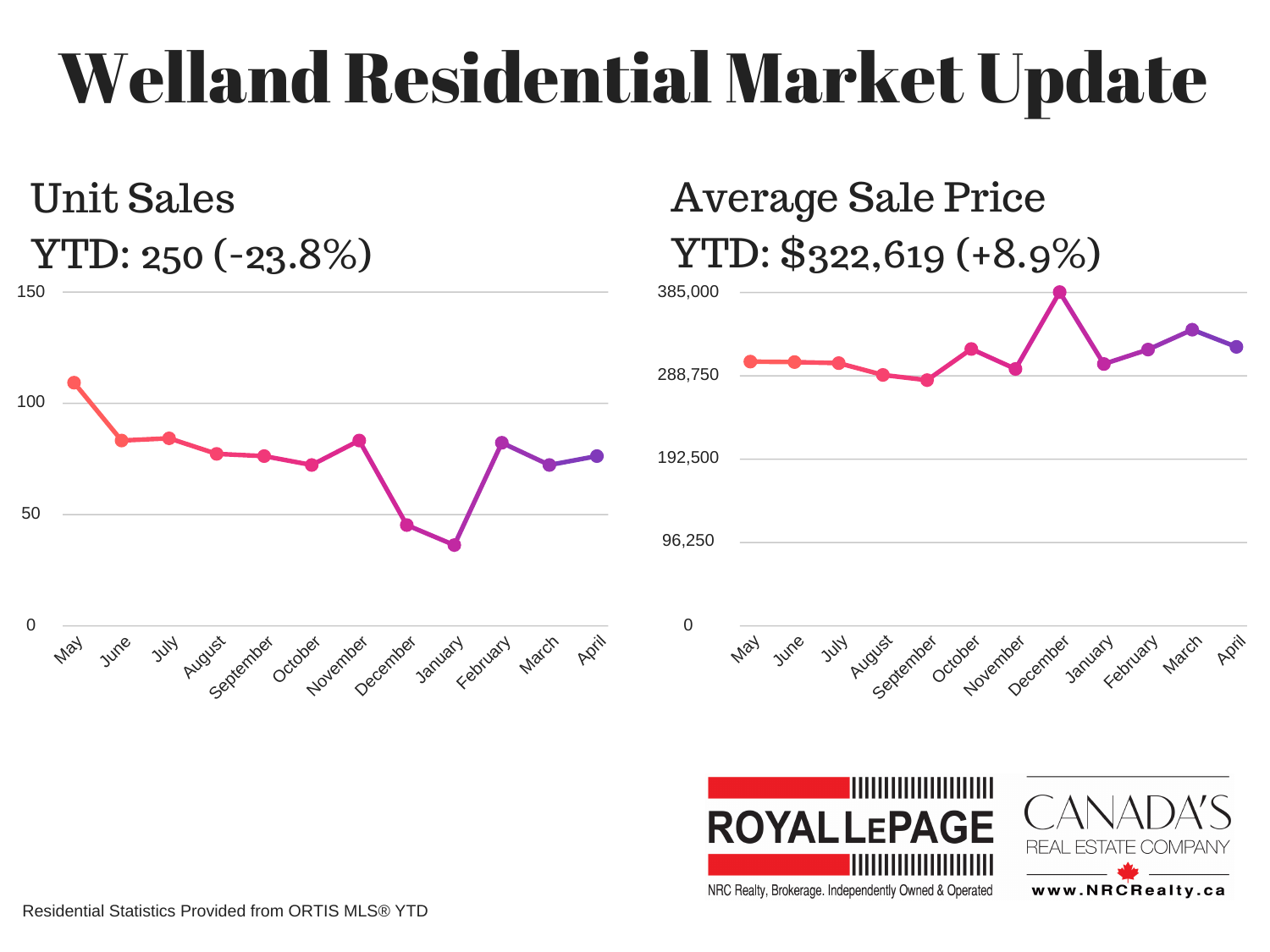### Port Colborne Residential Market Update

#### Unit Sales YTD: 100 (-23.7%)





Average Sale Price YTD: \$417,532 (+26.1%)









NRC Realty, Brokerage. Independently Owned & Operated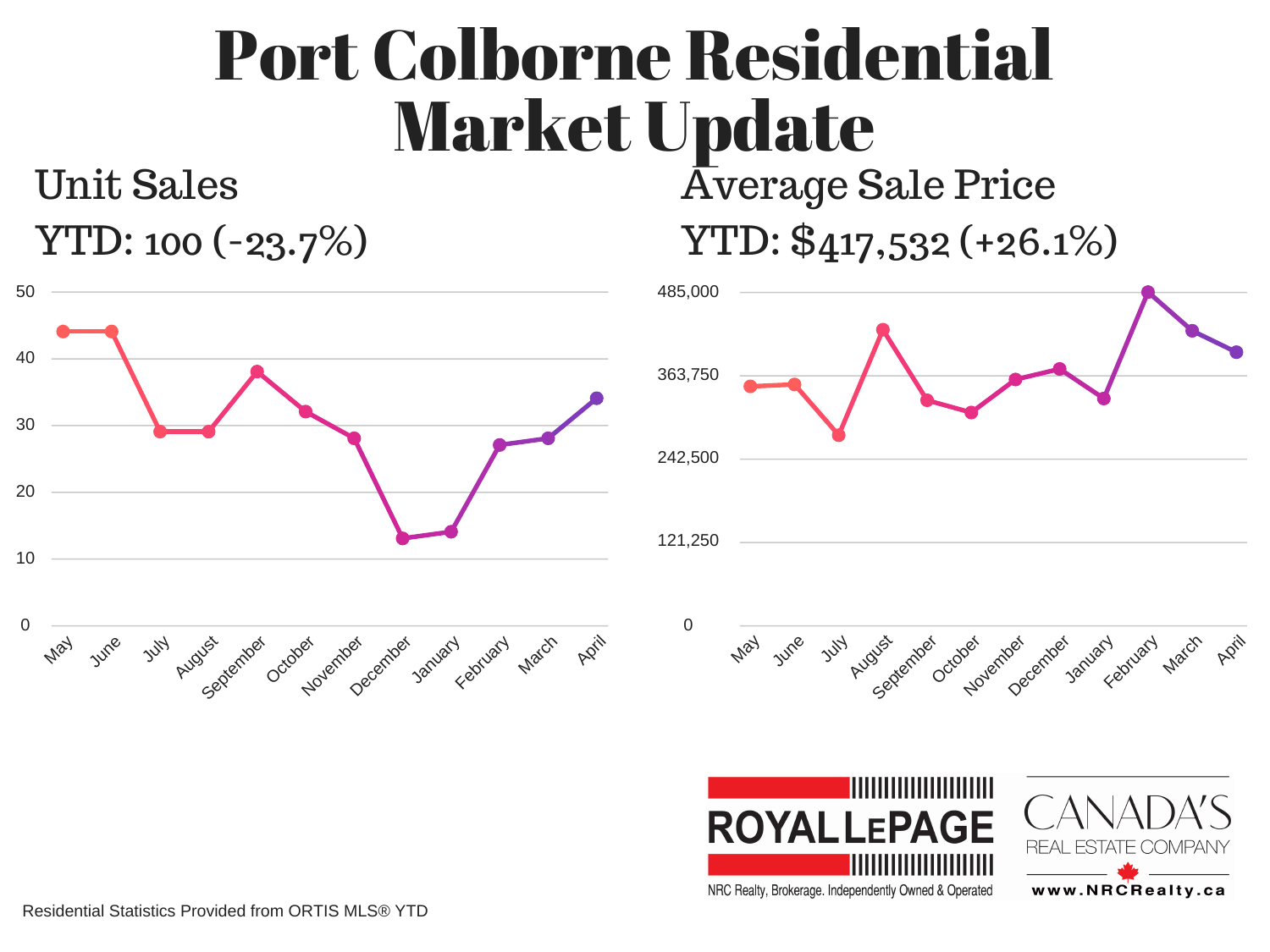## Lincoln Residential Market Update

#### Unit Sales YTD: 101 (-27.3%)



### Average Sale Price YTD: \$515,890 (+0.7%)







NRC Realty, Brokerage. Independently Owned & Operated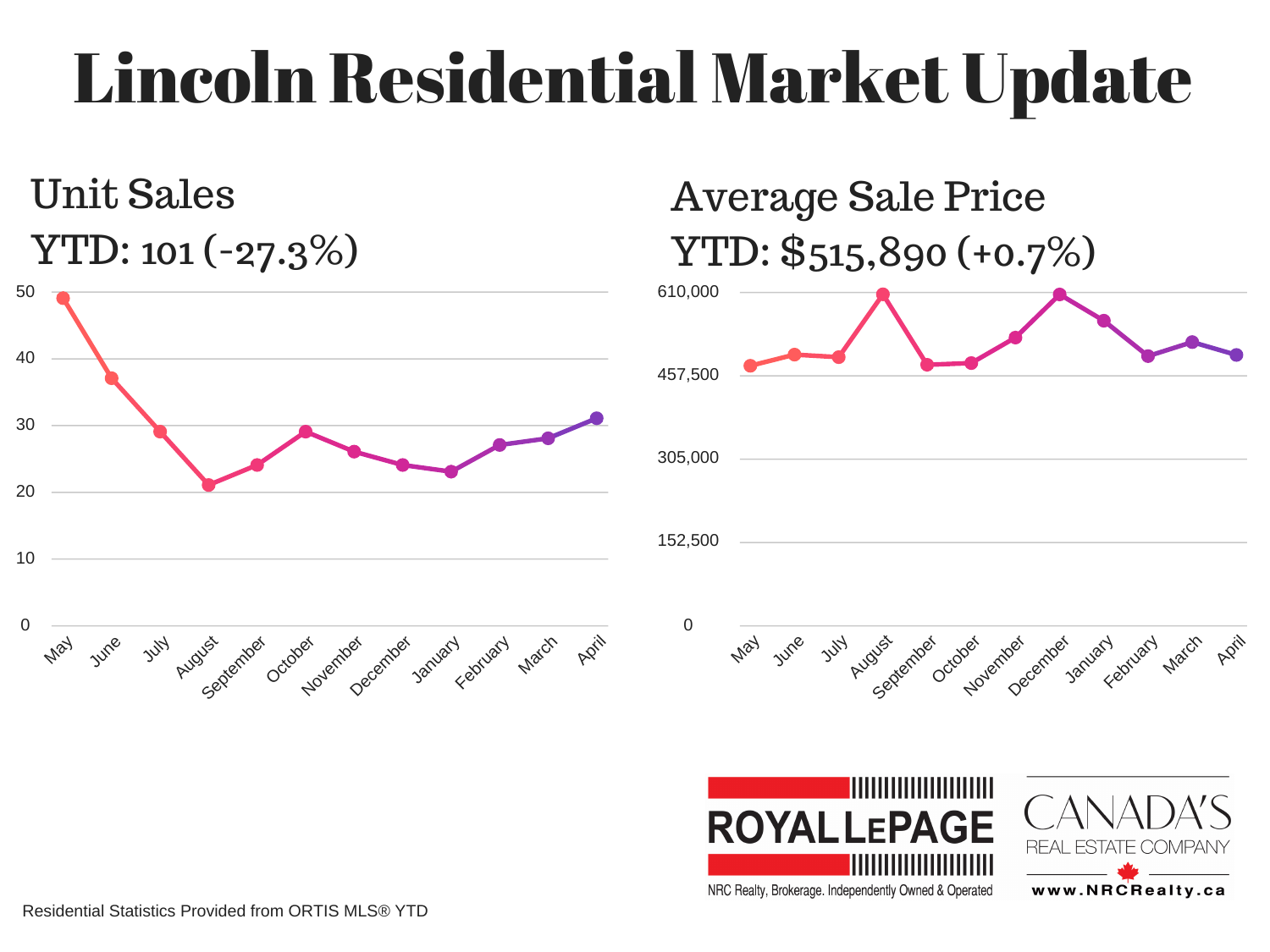### West Lincoln Residential Market Update

#### Unit Sales YTD: 50 (-19.4%)







Average Sale Price





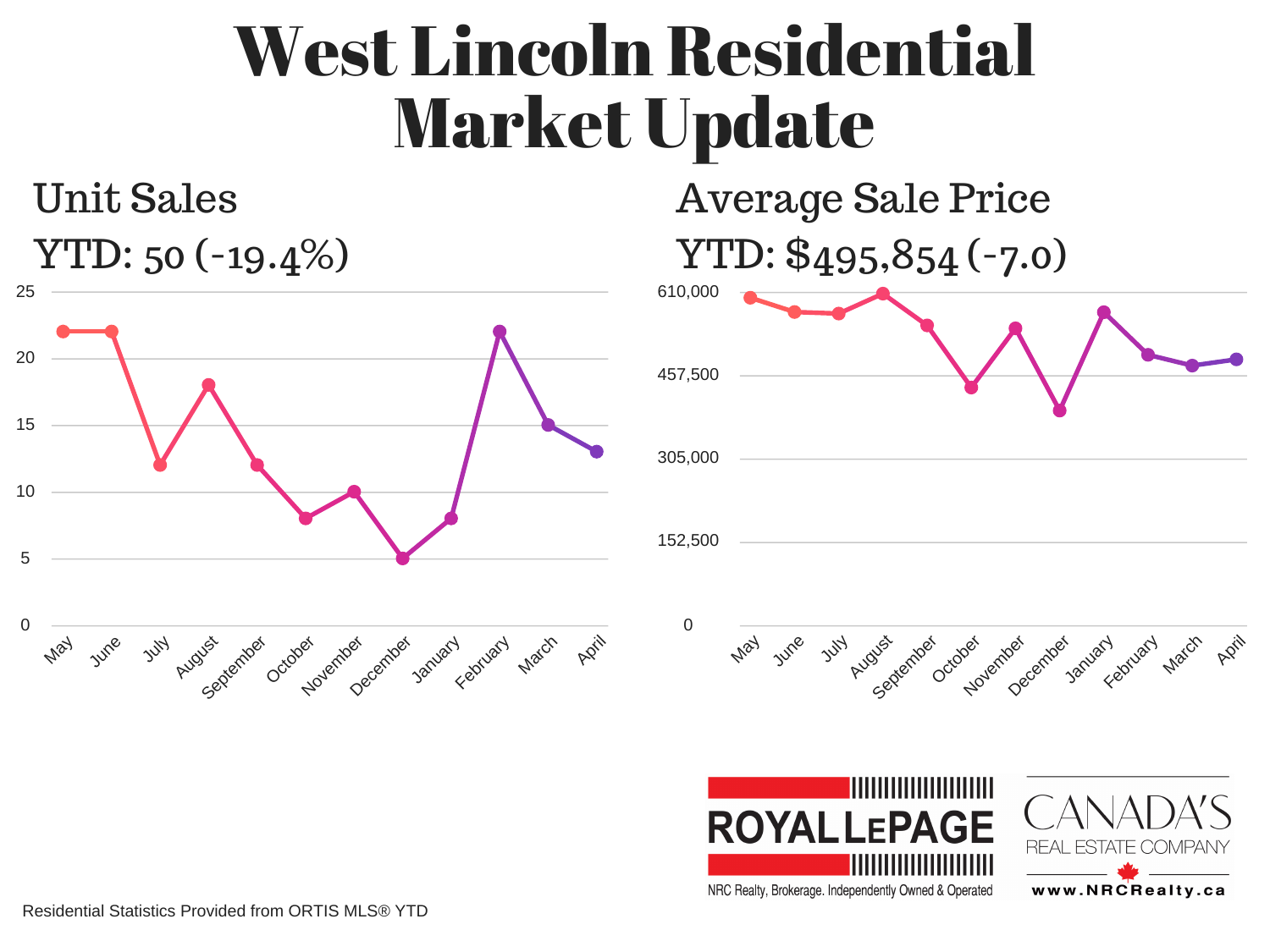# Grimsby Residential Market Update

### Unit Sales YTD: 153 (-4.4%)





### Average Sale Price YTD: \$561,777 (-4.5%)





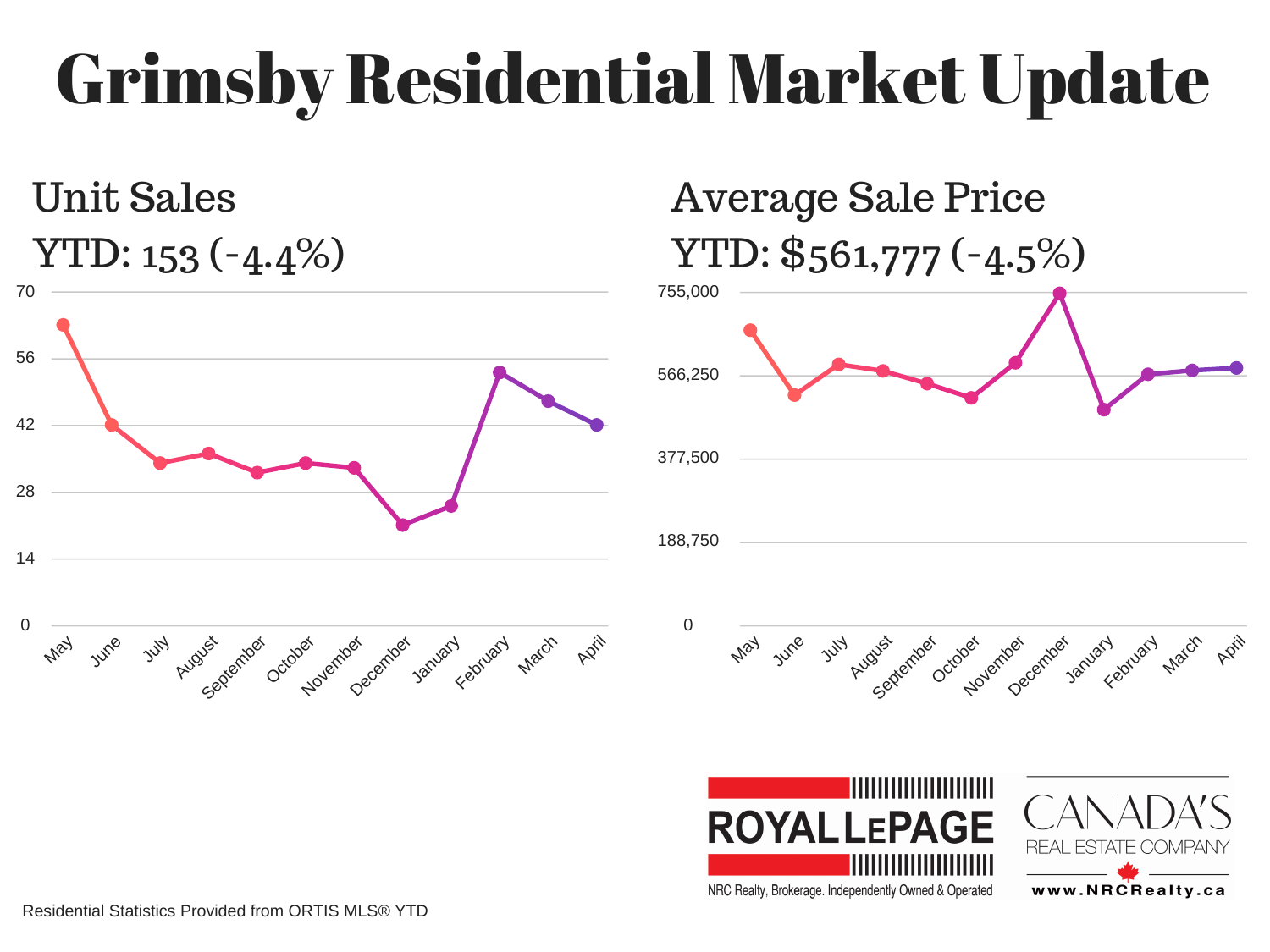## Dunnville Residential Market Update

### Unit Sales YTD: 57 (-40.6%)



### Average Sale Price YTD: \$405,770 (+20.0%)





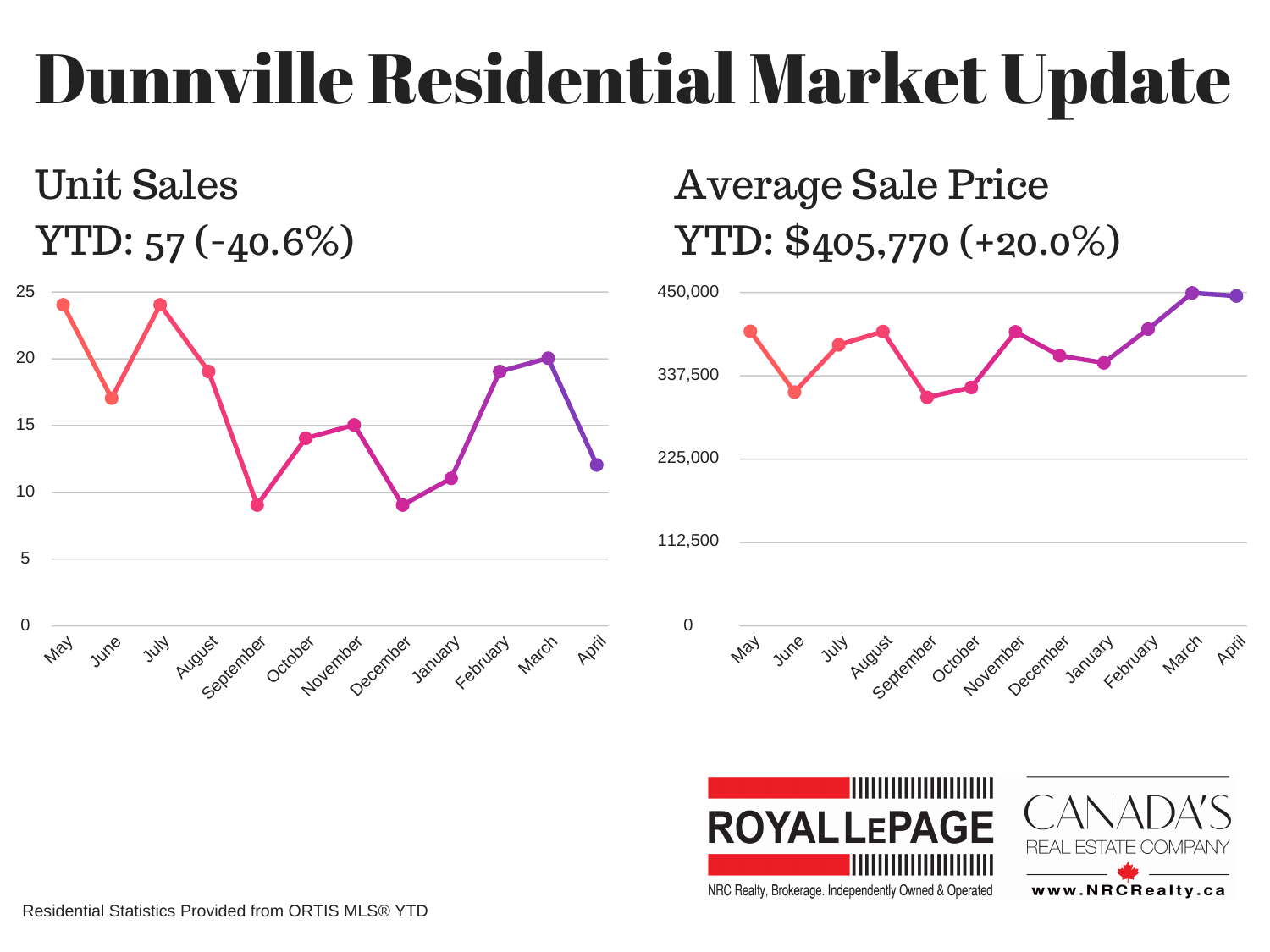### Hamilton Market Update



NRC Realty, Brokerage. Independently Owned & Operated

www.NRCRealty.ca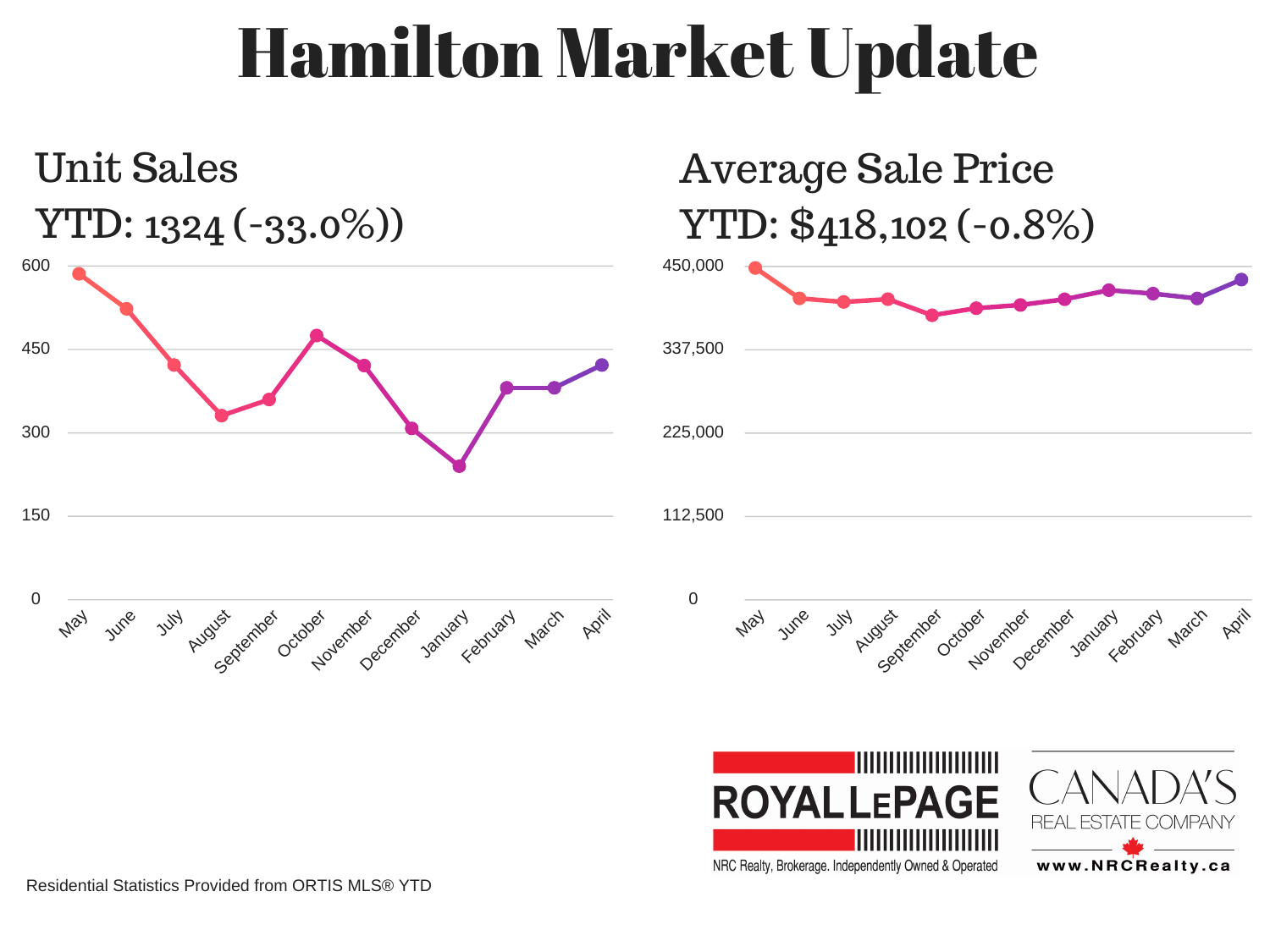### Ancaster Residential Market Update

### Unit Sales YTD: 187 (-29.2%)





Average Sale Price YTD: \$761,116 (-3.6%)